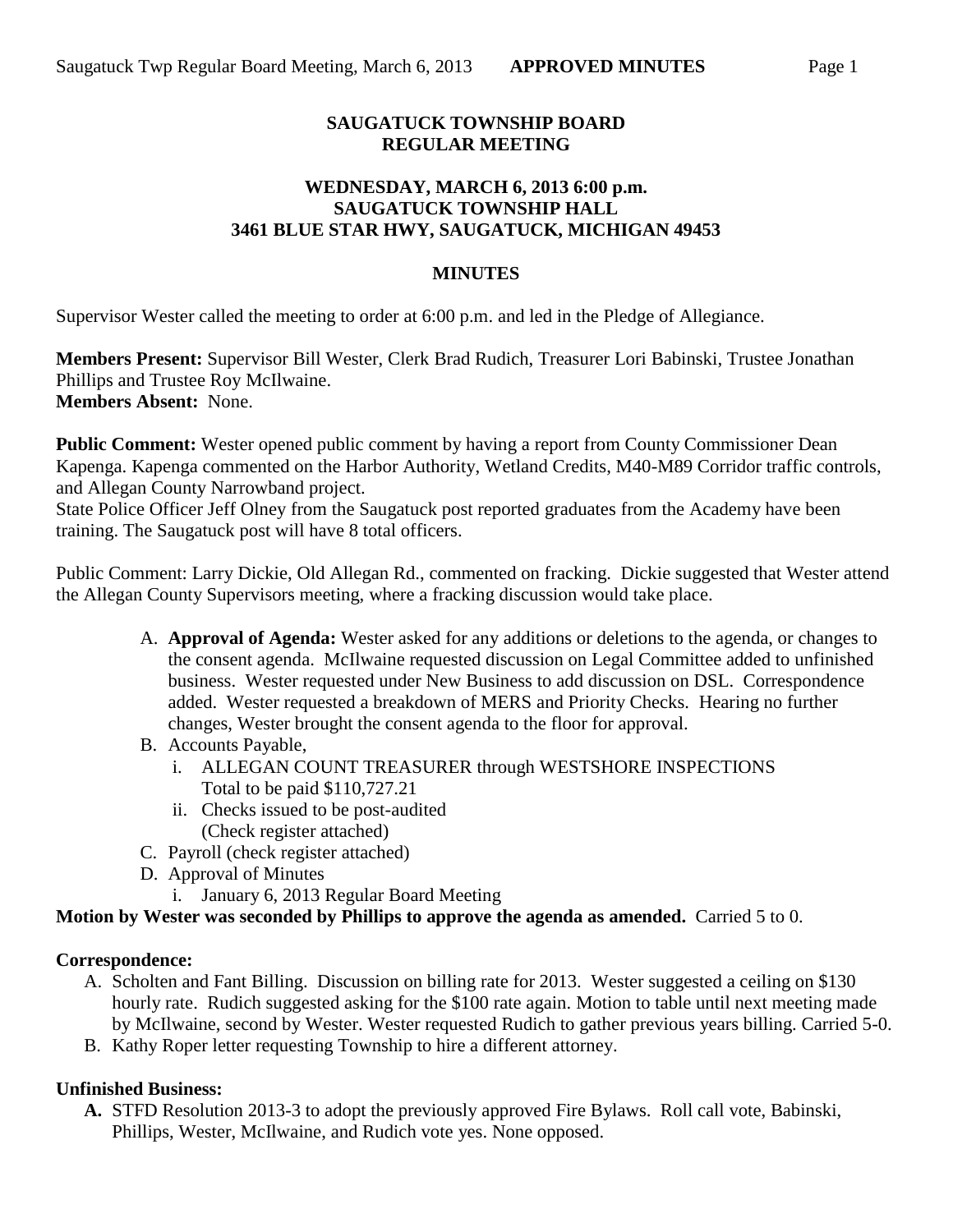- **B.** Saugatuck Township Manager search discussion. Wester and McIlwaine will serve on manager search commission.
- **C.** Fracking discussion. Recommendation to have planning commission look into ordinance to possibly regulate.
- D. Legal counsel discussion. McIlwaine explained that the Legal Committee was deadlocked on new legal counsel request. McIlwaine made a motion to authorize expend \$5,000 from the legal fund for counsel for an opinion on interpretation of the 35% R3-b open space as it relates to Singapore Dunes LLC, phase 1 approval and the appeal by the appellants, unless the appeal has no standing. Discussion about the ZBA appeal and time table for a making a decision. Motion withdrawn. Legal counsel discussion tabled until next meeting.

## **New Business:**

- A. Road Project, additional mowing contract. Phillips explained the contract was \$1,300 for additional mowing in summer. Motion to approve by Wester, second by Phillips. Motion passed 5-0.
- B. Budget Amendments, and Aaron Sheridan salary. Sheridan's salary increase was tabled until Manager Quade was present. Motion to table increase was made by Wester, with retroactive increase in pay once Manager explained the budget facts. Second by McIlwaine. Motion passed 5-0. Budget Amendments discussion with Aaron Sheridan. Motion made to approve budget amendments made by Wester, seconded by Rudich. Motion passed 5-0.
- C. Cemetery purchase. Discussion with Aaron Sheridan about purchase back Cemetery plots. Motion to authorize Sheridan to transmit transfer certificate made by McIlwaine, supported by Wester. Passed 5-0.
- D. Verizon DSL discussion. Phillips stated that Verizon/Frontier will have a coverage map available soon. Map will be made available on the township website when available.

# **Committee Reports:**

- A. Planning Commission. Rudich reported that the Joint Planning Committee met to update the Tricommunity plan.
- B. Road Commission. Phillips stated that mowing was covered previously.
- C. Interurban. Babinski reported. Discussion on extended hours in season.
- D. Fire Board. Rudich reported that a search for a new fire chief was starting and expected to last 3 months. Progress was being made in training the fire board and getting job descriptions made.
- E. Supervisor's Report. Wester stated that the Harbor Commission asked the township to be involved with the commission. Wester stated that it was without any monetary obligation, Discussion on who would serve as liaison to the Harbor Commission. Suggestion to ask previous liaison Dave Engel to serve as liaison. Advertising for Harbor Commission liaison would be placed with ZBA Alternate ad.

**Public Comment:** Wester opened the meeting to public comment. R J. Peterson of Riverside Dr. commented on Harbor Authority and suggested Township become a full member. Jane Dickie of Old Allegan Rd. commented on Harbor Authority and requested new ZBA counsel. Larry Dickie of Old Allegan Rd. commented on ZBA independent legal sources and fracking concerns at the State level. State Representative Bob Genetski reported on State Budget changes and school funding. Rep. Genetski also reported on river dredging and request to make jails exempt from sales tax as well as possible Medicare changes. Rep. Genetski responded to fracking concerns and possible bidding changes to road projects. Hearing no further comments, **Wester stated having no further business to come before the board we stand adjourned.** Meeting was adjourned at 7:11 p.m.